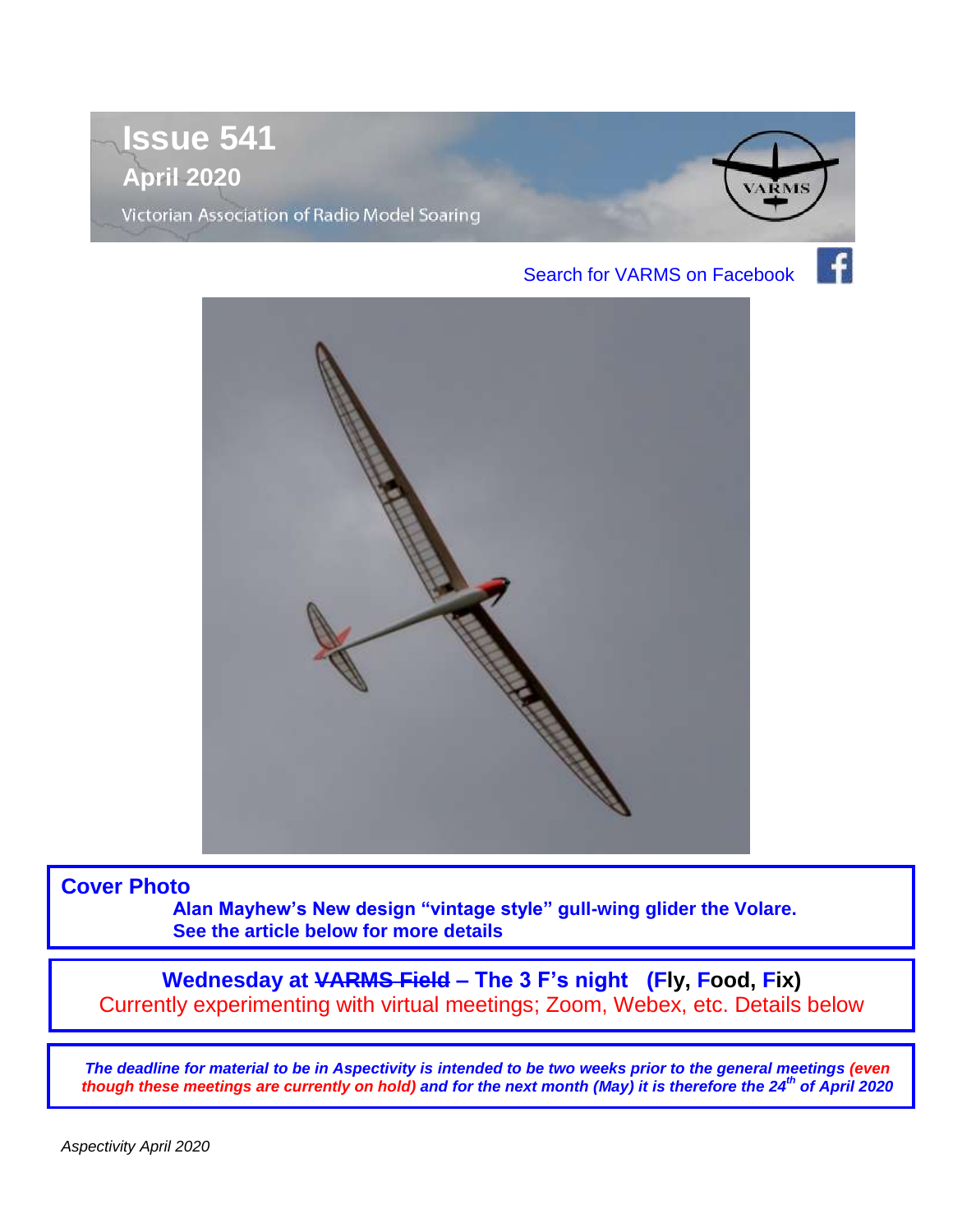

Welcome to the President's Ponderings (Ron's Rants)

#### Gooday to All

How things can change in a very short space of time with advice and instructions coming from left, right and centre. The committee has gone from just closing the clubrooms and cancelling all organised events as instructed by the Council to a full shutdown of the clubrooms and the field as instructed by the VMAA which has just now been further changed by the Stage 3 restrictions announced by the Victorian Government on Monday 30/3.

Unless further restrictions are put in place it is hoped that the regular maintenance of the field can continue so we can have something reasonable to come back to when the restrictions start to be eased.

In the meantime contact is being maintained with Council over the move to Rowville. Unfortunately there have been objections to the existing plan based on major flood zone considerations and council are in the process of evaluating how best to keep the proposal out of the defined high flow area. The committee will be working with Council in evaluating various solutions; however we need to recognise that priorities have probably changed in the last couple of weeks.

On the up side there have been number of proposals on how to keep the members in touch and involved with more articles being prepared for Aspectivity. I commend the proposal by Bruce Clapperton to have a "virtual" gathering to substitute for Wednesday FFF night with the initial scheduled meeting hopefully happened by the time you read this. I am trying to imagine how red wine activity is blended into a virtual meeting. Should the Zoom program be effective there may be the opportunity for the committee to consider acquiring an unrestricted version? A program or app for virtual training could be an interesting proposition.

Another suggestion has been for members to access the gaming (not gambling) activities available on the internet to compete together in a program allied to flying.

Michael Best has facilitated the setting up a temporary phone conference capability for use by the committee which has been tested, tis a challenge to use for those who are used to face to face meetings but at least it does provide a platform to work with.

Ian Slack has suggested that while we are not flying it would be good practice to ensure your Lipos are in storage mode just for safety.

Enough from me at the moment I would like in closing to wish everyone continued good health in these challenging times and to emphasize the current Government advice to stay at home (and build), stay at home (and build), stay at home (and build)!!!.

Ron Hickman (President)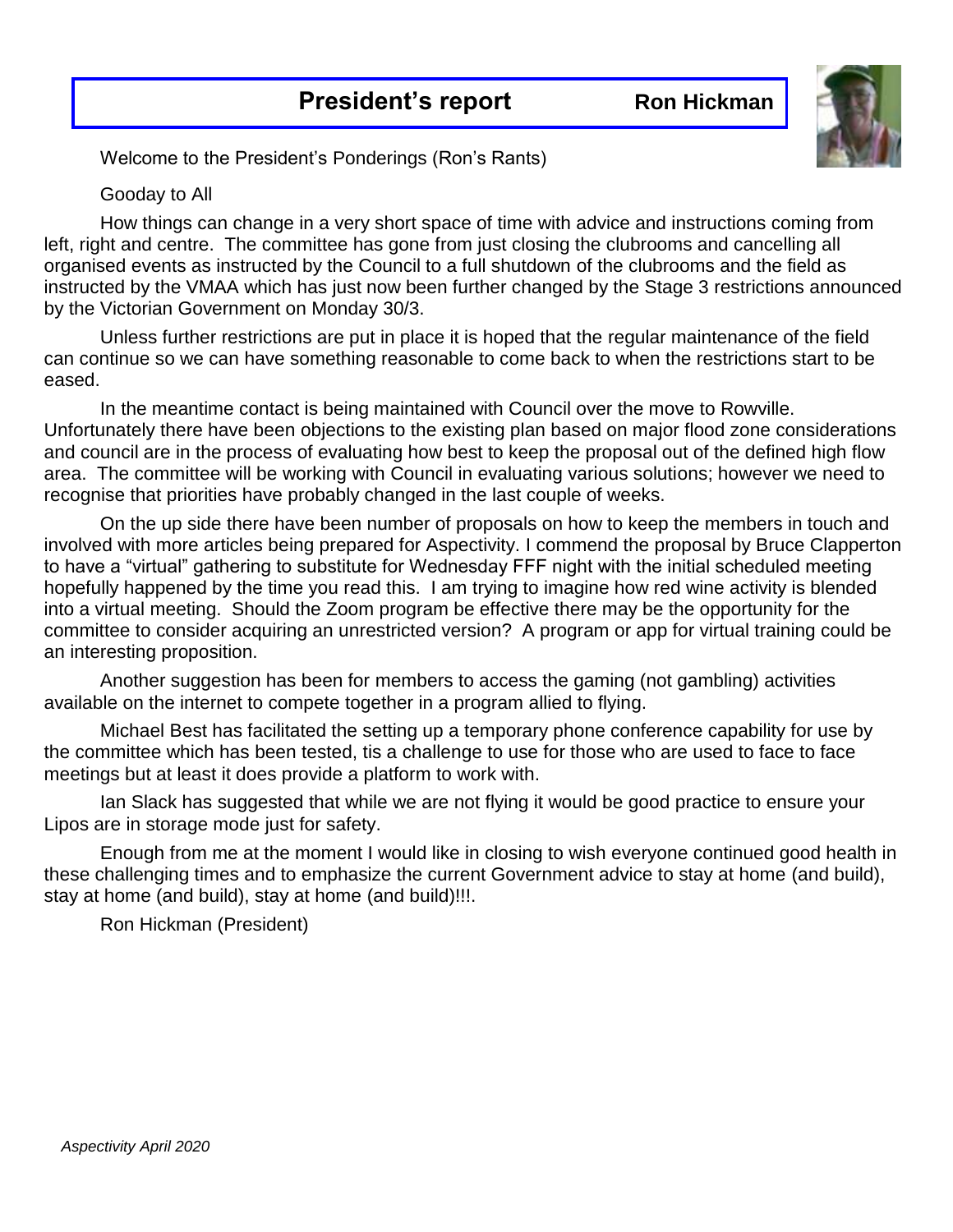#### **Corona virus notes and virtual meetings Russ Pearce**





Good Corona **Bad Corona** Bad Corona



Boring Corona

### Virtual Meetings

The following is copied from the VARMS web-site as an example of one of the means to keep in contact (as mentioned by Ron in his rant). I suggest that it is best if you use a computer/phone with a web-cam, unless you don't want your face seen or to see the others in the meeting.

**Virtual Interest Group Meet-up -- Wednesday 8th April @ 7:30pm to 8:30pm** 

Last Wednesdays (1-April) the virtual meet-up worked extremely well with 14 attending. So we are doing it again and plan to do this weekly during clubhouse closure period.

Bring a drink, sit back, and participate in the comfort of your own home.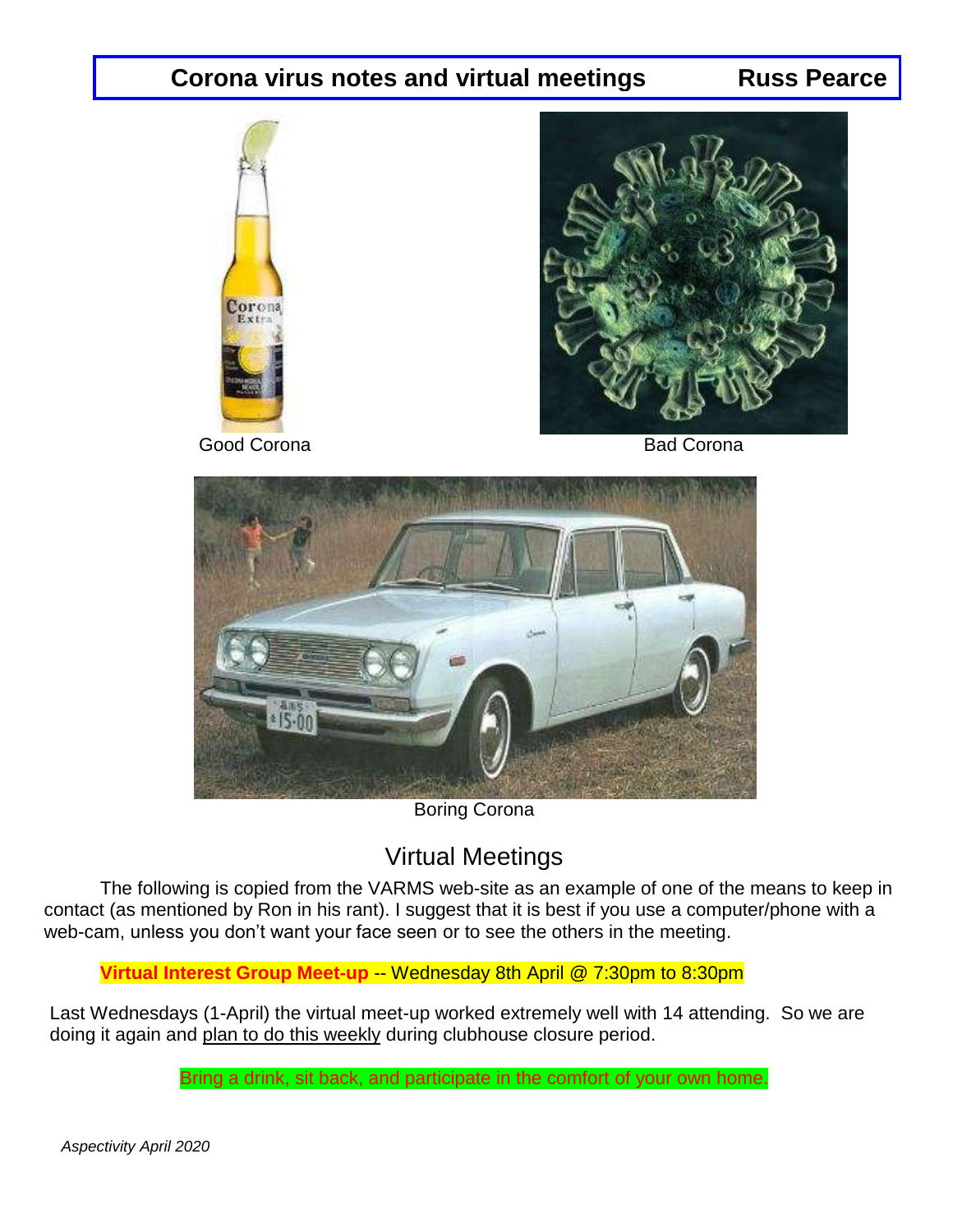Time: Wednesday 7:30pm to 8:30pm

Purpose of the meeting....

- Catch up
- See what projects people are working on
- Get/Give advice on repairs/projects.
- Learn how to do Zoom meetings!

#### **Zoom Cloud Meeting Details**

Watch this space as things could change

Topic: VARMS Interest Group Meeting Time: Apr 8, 2020 07:30 PM Melbourne

#### Join Zoom Meeting

Refer to the Members area of the VARMS website

Log in

Follow the prompts

#### **Pointers**

- \* No need to generate a Zoom account, just click on link above to join meeting.
- \* Turn your microphone off when not in use.
- \* Suggest using headphones to reduce feedback
- \* If your audio output is bad turn of your camera
- \* email [web\\_master@varms.org.au](mailto:web_master@varms.org.au?subject=Zoom%20help) if needing help setting up.
- \* How to share your screen [here](https://support.zoom.us/hc/en-us/articles/201362153-Sharing-your-screen) for presentation.
- \* Helpful hints for changing settings in your app [here](https://support.zoom.us/hc/en-us/articles/201362623-Changing-settings-in-the-desktop-client-or-mobile-app)

For any recent developments keep checking the member's area of the VARMS web site

#### **March 2020 General Meeting minutes Laci Nagy**

**Date:** 13 March 2020

**Time**: 8:00 pm

**Venue:** VARMS Clubhouse, 291 George St, Wantirna South, Victoria.

**Apologies:** None Visitors: None

#### **Meeting**

**1. Opening.** Meeting was opened by the Ron Hickman as Chairman at 7:58 pm with 19 members present.

**2. Previous Minutes.** The previous minutes as printed in Aspectivity were accepted. Moved: R. Pearce Seconded: J. Gottschalk Passed

**3. Business Arising** from Previous Minutes. There was no business arising from the previous minutes.

 *Aspectivity April 2020*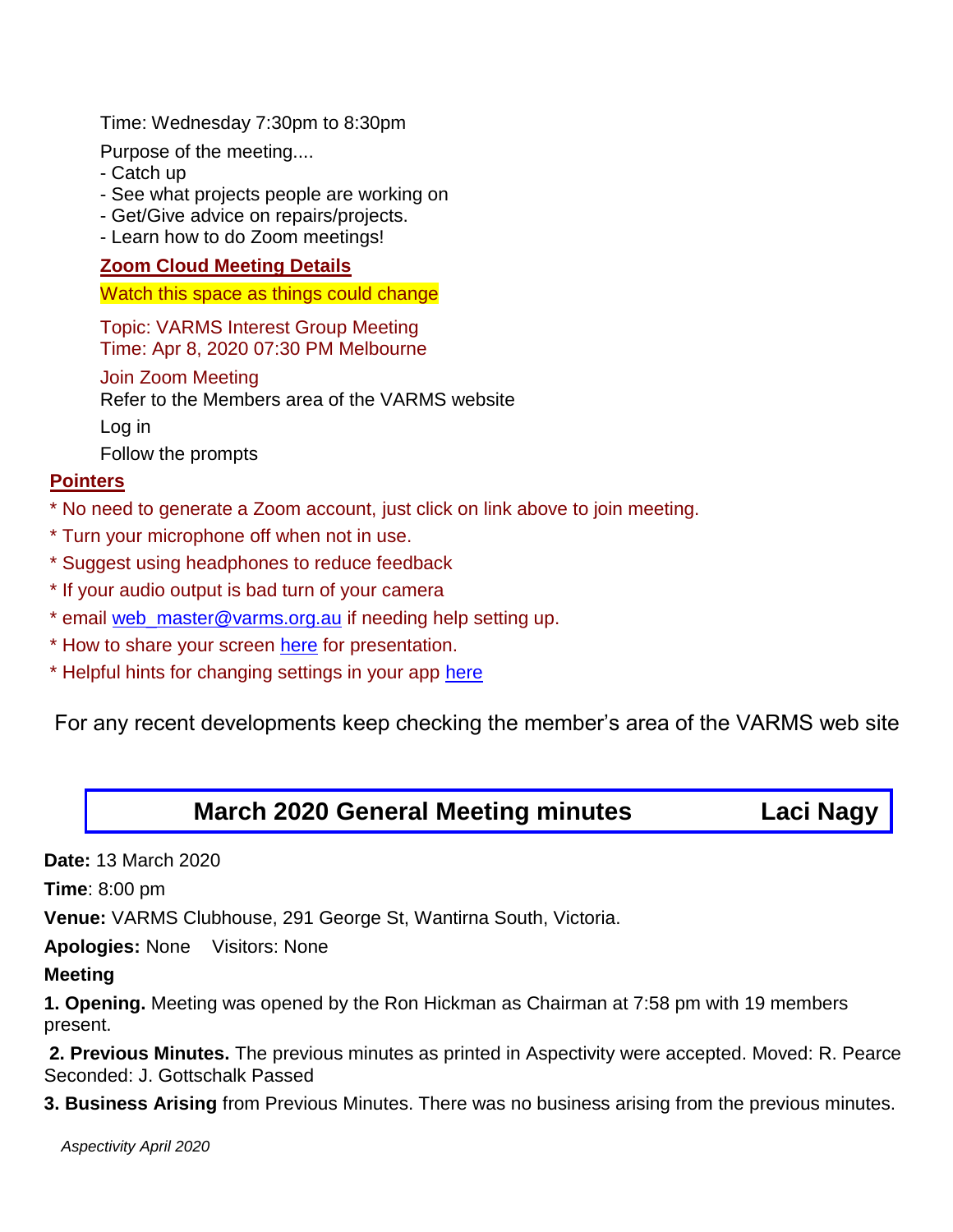**4. Correspondence**. The following correspondence was received and sent:

a. Inwards. None

b. Outwards. P. Van Tongeren's reply to VMAA on behalf of the club regarding notifications to MOP updates.

**5. Treasurer's Report.** The report was presented and accepted. Moved: R. Kassel Seconded: J. Gottschalk Passed

**6. General Business**. The following other items of business were discussed:

**a.** Training. No new wings awarded in the last month and we are getting 8 to 20 people per week at the training sessions.

**b.** Aerotow. The following events were mentioned:

(1) VARMS event for 14 Mar 20 has been postponed due to the inaugural State Aerotow at Bacchus Marsh.

(2) Jerrilderee at Easter is expected to have quite a few members attend.

(3) Canberra has an event planned for 29 – 31 May 2020.

**c.** Competitions. The following competition items were discussed:

(1) Club ALES. The next event is for 15 Mar 20 starting at 1:00pm.

(2) VMAA Trophy. The club will be having practice sessions over the next couple of weeks and the trophy day will be the weekend after Easter at P&DARCS. The events will be:

- (i) Electric Timed Motor Run for 2m models, and
- (ii) ALES for 100" or 2.54m models.

**d**. Slope Event at Densley Road. An event was held on the Monday of the long weekend which went well, though the use of motors was required at times.

**e**. General Meeting Email Notification. It was requested that an email notification be sent out prior to the meetings.

**f.** Mowing Crew. The club members wanted it noted in the minutes that they are very appreciative of the excellent quality of the field that the mowing crew have prepared and are maintaining.

**7. Committee Report.** The following items were discussed:

**a.** Paperless Renewals. The club will be running paperless renewal in parallel with the traditional paper base renewal.

**b.** MAAA Fees. The MAAA increased their fees for the next year quite considerably. The club has decided to pass these increases on to members over the next two years.

**c.** New Freezer. There is now a new freezer in the clubroom for catering for events only.

**d.** Flight Simulator Software. The club is investigating the purchase of a flight simulator for the club room.

**8. Relocation Report**. The club is meeting with the KCC to discuss the issues Melbourne Water have with the site proposal.

**9. Presentation.** P. Cossins ran an informal paper aeroplane competition which was enjoyed by the members present.

**10. Next Meeting**. The next general meeting will be held on Friday, 10 April 2020 at 7:30 pm.

**11. Closure.** There being no further business to discuss the meeting was closed at 8:25 pm.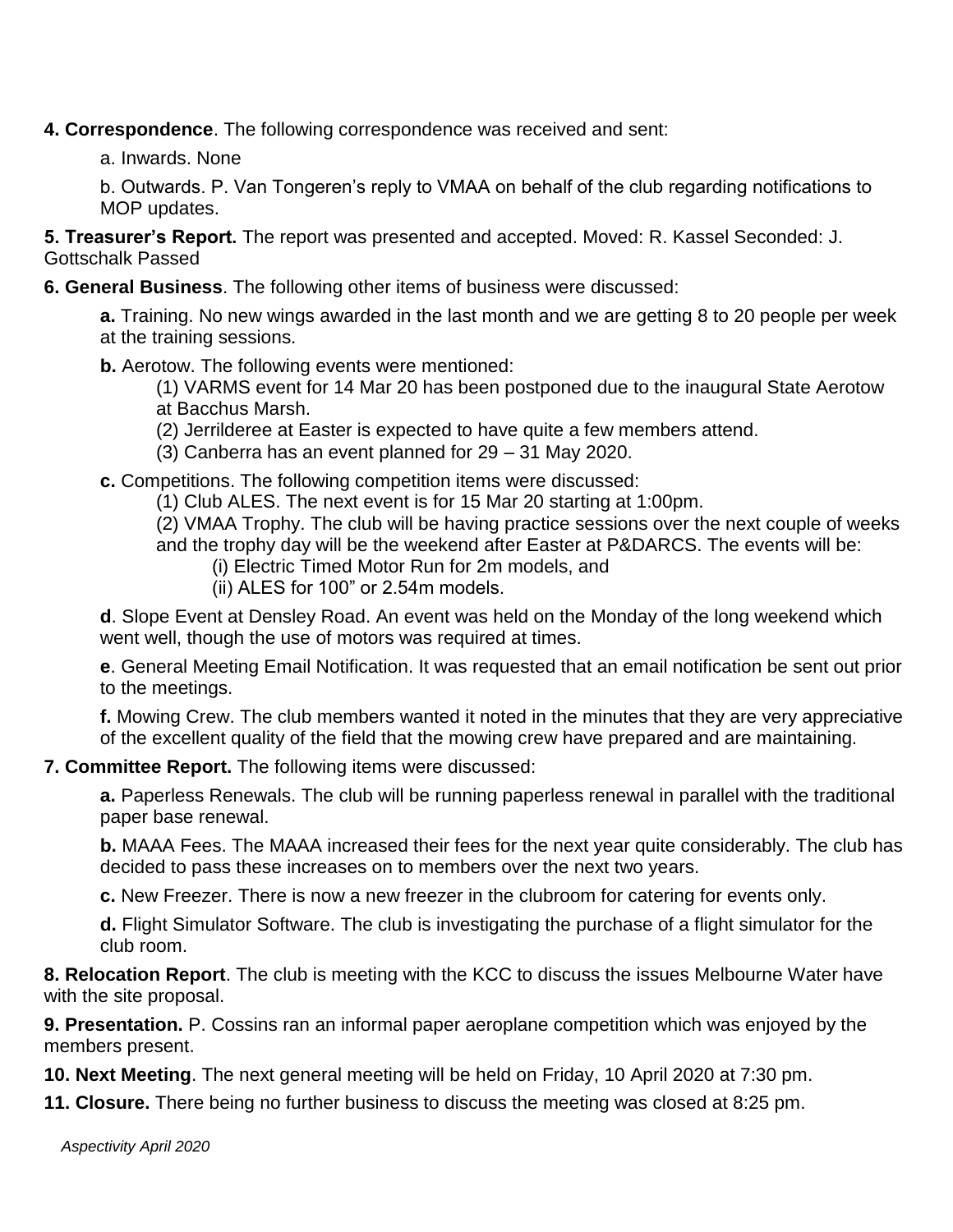| <b>Flying Event Calendar</b>               |                       |                                    |                                    |  |  |  |
|--------------------------------------------|-----------------------|------------------------------------|------------------------------------|--|--|--|
| <b>Name</b>                                | <b>Further Info</b>   |                                    |                                    |  |  |  |
| All on Hold until further notice           |                       |                                    |                                    |  |  |  |
| Virtual 3Fs get together                   | Wednesdays<br>7:30 PM | <b>Zoom Meeting</b><br>(see above) | Member's area http://varms.org.au/ |  |  |  |
| <b>Virtual Committee Meeting</b><br>(7:30) | 6/4/20                | <b>VARMS Clubrooms</b>             | VARMS.org.au                       |  |  |  |
| <b>Next General Meeting</b>                |                       | ? virtual ?                        | VARMS.org.au                       |  |  |  |

## **News and Articles**

#### **How to Make and Apply Custom Waterslide Decals Paul Van Tongeren**

**Introduction** When scratch building a new model, vinyl lettering is fine for registration labels and other large monochromatic stickers, but what can one use for custom multi-coloured decals, or very small decals? There is a relatively new product on the market, laser printer water slide decal paper, which I have successfully used on a 40% scale project that I am working on.

In simple terms, one prints the image onto the decal paper, cuts it to shape, soaks it in water, and then applies it onto the model.

#### **Tools and Materials**

The items and tools that you will need are: JPG or PDF files of the decals, scaled to the desired size for A4 paper Access to a good quality laser-jet colour printer Water-slide Laser Decal Paper, White or Clear, from Dr Decal & Mr Hyde Water Slide Decals in NSW (drdecalmrhyde.com.au) Scalpel, knife and scissors, all with sharp edges Long straight edge Masking tape and ruler Timer Toilet paper, if you can spare it!!





There are 2 types of paper – one is white and the other is clear. I used the white paper for one of my decals that had white in the image because my model is painted yellow. All the other decals were printed on clear paper because any yellow coming through was appropriate. For each specific decal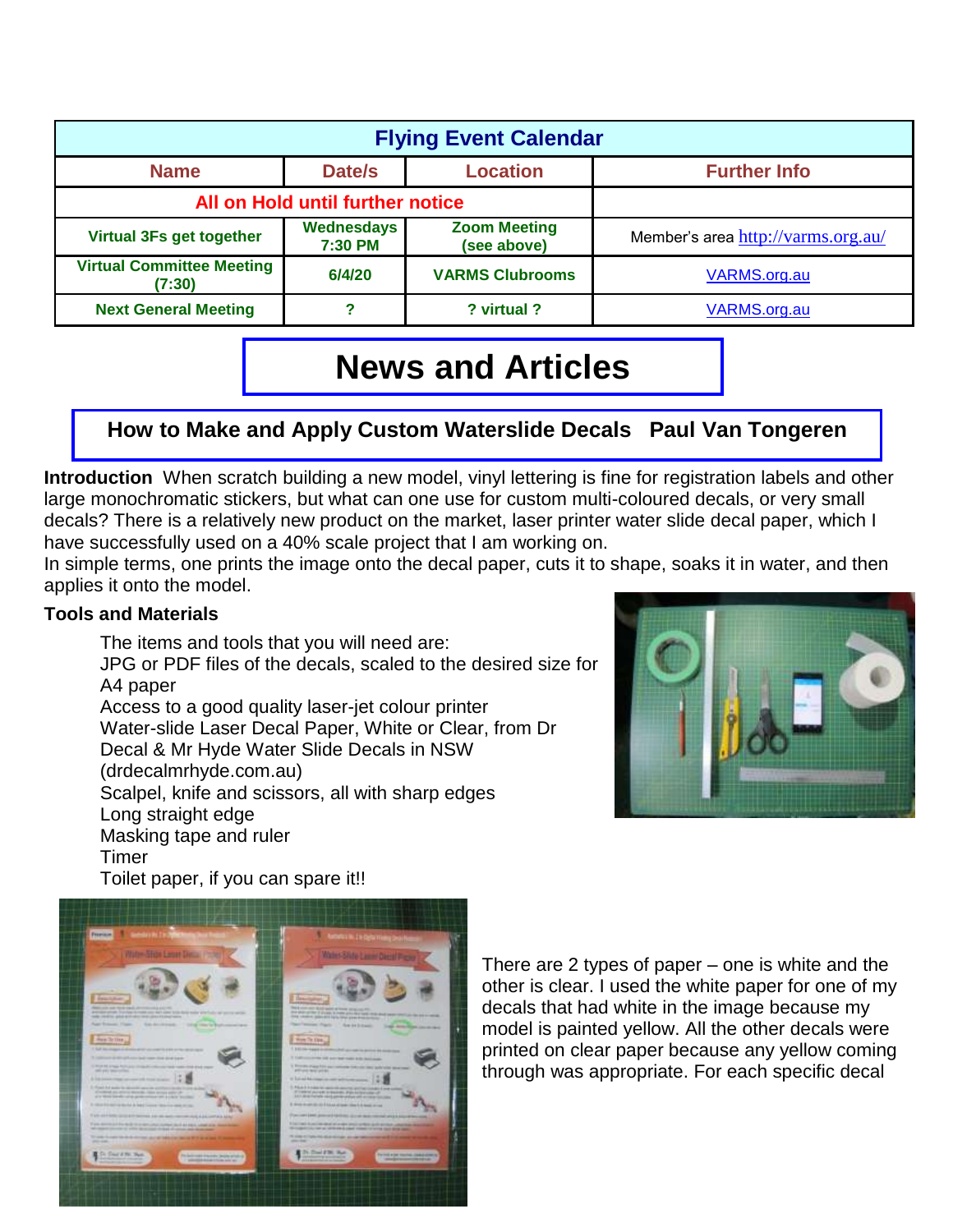one will need to decide which is the appropriate paper to use. **Printing and Cutting Out Decals**

For my project I was able to source the original JPGs from Sonex Aircraft, and I then had a friend scale them to the right size for printing on A4 paper. Always test print each file onto normal paper to check the colours and the size before printing onto the decal paper.

Once printed, use the appropriate tools to cut out the decal. For the white decal paper I used a scalpel to cut the outline right up to the edge of the image, but for the clear decal paper I left a small 5mm margin around the edge of the image. Use the long edge and knife for long straight cuts, and the scalpel for curved cuts. I used the scissors to fillet the corners of rectangle outlines.

#### **Applying the Decals**

The next step is to use masking tape and the ruler to mark out the position of each decal on your model. I positioned the tape along the bottom and one side of where I wanted to place the decal. Once the decal is dry, the tape is easy to remove and leaves no marks on your model.

To apply the decal, soak it in water – I found the clear paper needed 60 seconds but the white needed 70 or so seconds. Carefully slide the decal off the backing paper a little, position the decal on the model, and then continue to slide the backing paper away from the decal.

Now carefully use the toilet paper to dab the decal to remove the surface water. After the surface water is removed, remove the water between the decal and the surface. While holding one half of the decal down, carefully squeeze the water from the centre of the decal to the edge using more toilet paper. As the decal gets drier, this process becomes easier and the decal starts to grip to the surface. Repeat for the other half of the decal until all the water has been removed.

My model has lots of scale mushroom rivets and

I found that I could press down quite hard with a swab of toilet paper on each rivet to shape the decal paper over the rivet to give that painted on look.Leave the decals to dry overnight, remove the masking tape and finish with 3 or 4 coats of clear to provide physical and UV protection. On my model I used

automotive acrylic clear to finish the model's surface.

**Conclusion** I found this decal paper quite flexible. I incorrectly applied a flame decal to the wrong side of the fuselage, and yet I was able to quickly re-wet it before it had dried, slide it off and apply it to the correct side. Dr Decal & Mr Hyde have quite a few other products but I have not tried any of them. I would avoid their ink-jet products as I think laser-jet printers give a better result. They also have a product specifically for model decals but I suspect it is much thinner and more vulnerable to damage.





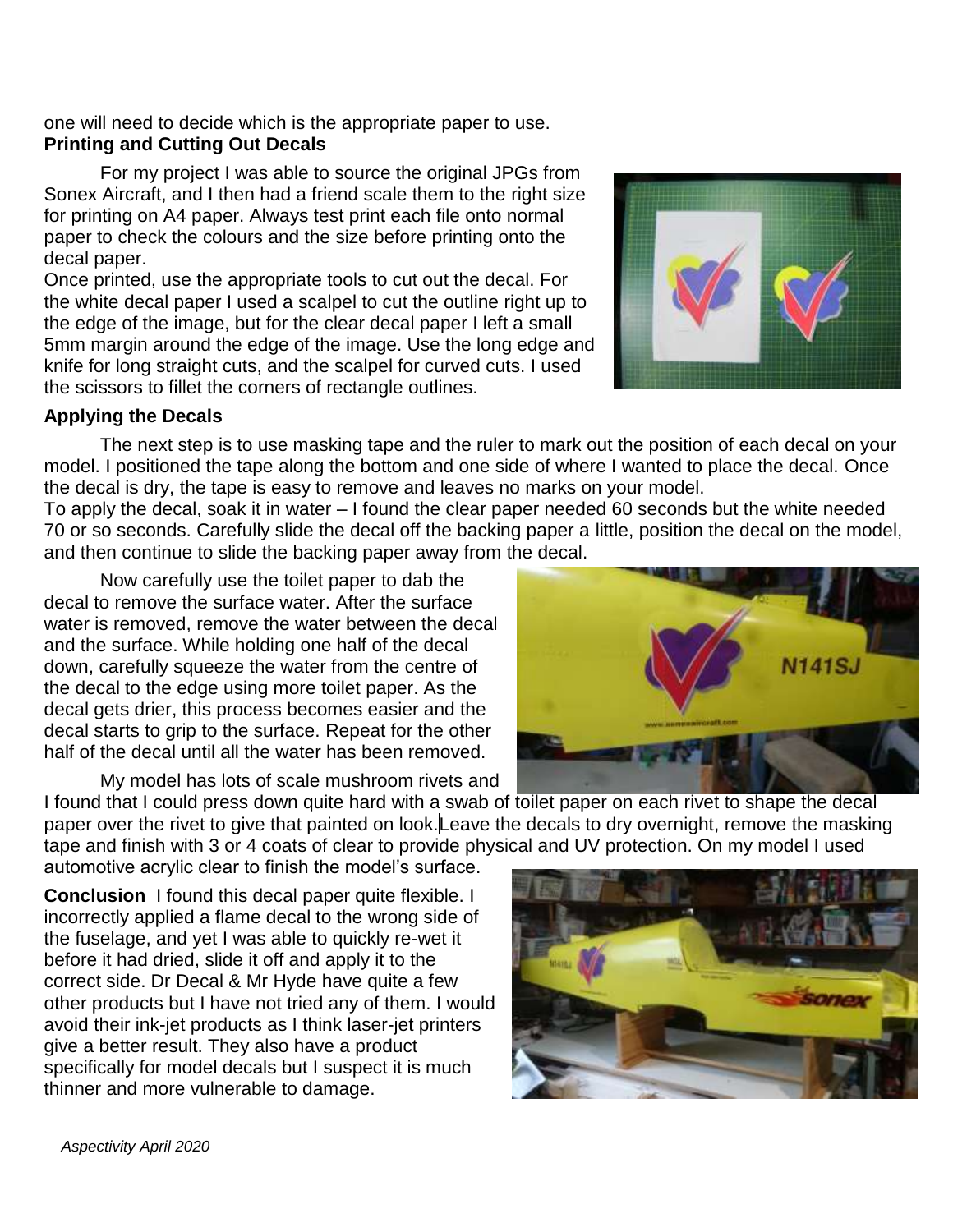# VOLARE

#### A VINTAGE GLIDER FOR OLD FASHIONED SOARING Alan Mayhew

This design is one that I hope will encourage the home builder to create a distinctive model and enjoy the fun of thermal soaring. Building and flying your own model brings a great deal of satisfaction. I encourage you to give it a try.



#### DESIGN

The early years of full size gliding shown in "The world's vintage sailplanes 1908-45" by Martin Simons, show many examples of graceful curves and lines and aspect ratios which are pleasing to the eye. Many were a gull wing format. I have for a long time wanted to take these features and combine them into a thermal model which will fly well and is easy to build.

My final choice was a 3 meter span wing with ailerons and flaps. A soft gull–wing format with an equivalent dihedral angle of 5.5 deg., gives the ability to make tight turns for low level thermal flying. Full span camber change allows for slow speed turns and easy controlled landings. With flaps down in a steep dive the model can descend from a high altitude without excessive speed build up.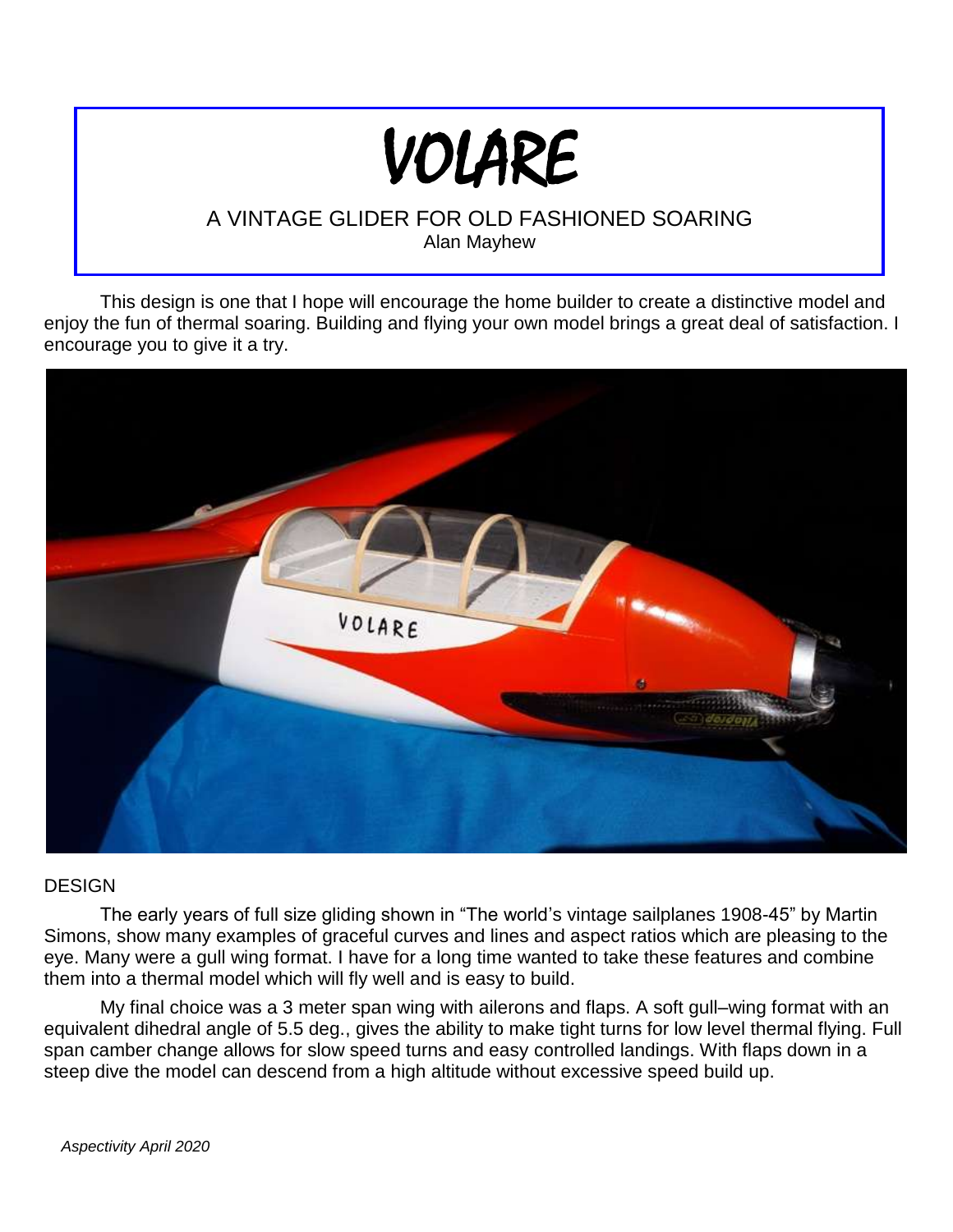#### **CONSTRUCTION**

The wing spar is from carbon tubes of various diameters. Laser cut ribs and curved trailing edge make the build easy. The usual top and bottom leading edge sheeting give shape to the Ag35 series airfoil sections. Aluminium tubes are used for torsion control of both flaps and ailerons.

The fuselage is a balsa box construction with sufficient balsa to allow a curved shape. Plywood formers are clamped to a simple jig and the sides are glued in place. Pushrods are installed as well as servo mounts followed by the attachment of the top and bottom sheets. The canopy and nose cowling are made from plastic drink bottles.

MODEL DETAILS. Span 3.0 metres, Area 57 dm sq., Airfoil Ag 35 series.

Flying weight with 3S - 1300 mAh battery 1300gm. Ballast capacity 545 gm.

Wing loading 23 - 34 gm/dm sq. (7.5 - 10.0 oz/sq ft.)

Wind speed envelope - light to moderate.

SHORT KITS . Short kits will be available. They include plans, instructions and the following.

Wing: Laser cut ribs and TE. Carbon tubes. Aluminium joiners.

Fuselage: Laser cut balsa for sides and curved parts of rudder and elevator. Ply formers. Plastic canopy and nose cowling.

FLYING. If you are interested in building this model, I invite you to test fly it. I am sure you will find it a pleasure to fly.

My thanks to Russell Pearce for his assistance in building the prototype and to Zdenek Busek for his photography.

#### **If you are interested in building a VOLARE please let me know.**

Some construction notes (such as making the canopy) are being posted on the VARMS facebook page but the following description outlines the wing construction; however you will first need a copy of the plan and a set of laser cut ribs etc.

#### **VOLARE 3.0 WING CONSTRUCTION**

#### PREPARE COMPONENTS

RIBS Sort the ribs into the panels AB&C. Locate the sets of 3 (4) that are to be glued together.

Method. Use some 12 mm. tube to align 2 of the ribs. Wipe the surface with a damp cloth, apply PVA to both surfaces (keep glue away from the holes), push together, align tabs onto the board. Remove any excess and lightly clamp together. Remove the tube. Allow to dry for 1 hour then repeat the process with the  $3<sup>rd</sup>$ . Rib.

The Root Rib must be laminated. Locate rib A1 and remove the tabs. Use it as a template to cut 2 ribs from 3.0 mm. ply and one from 5.0 mm. pine wood .Drill the 14 mm. hole with a splade bit first, then draw outline. Cut a little outside the line, glue together as above then trim to the line. Mark from the plan the location of the 4 mm. bolt holes and drill using a drill- press. Lastly drill a 1.0 mm. hole in the pine at top centre of the spar. This will allow CA to penetrate to the glue joint. Rib A1 will no longer be needed.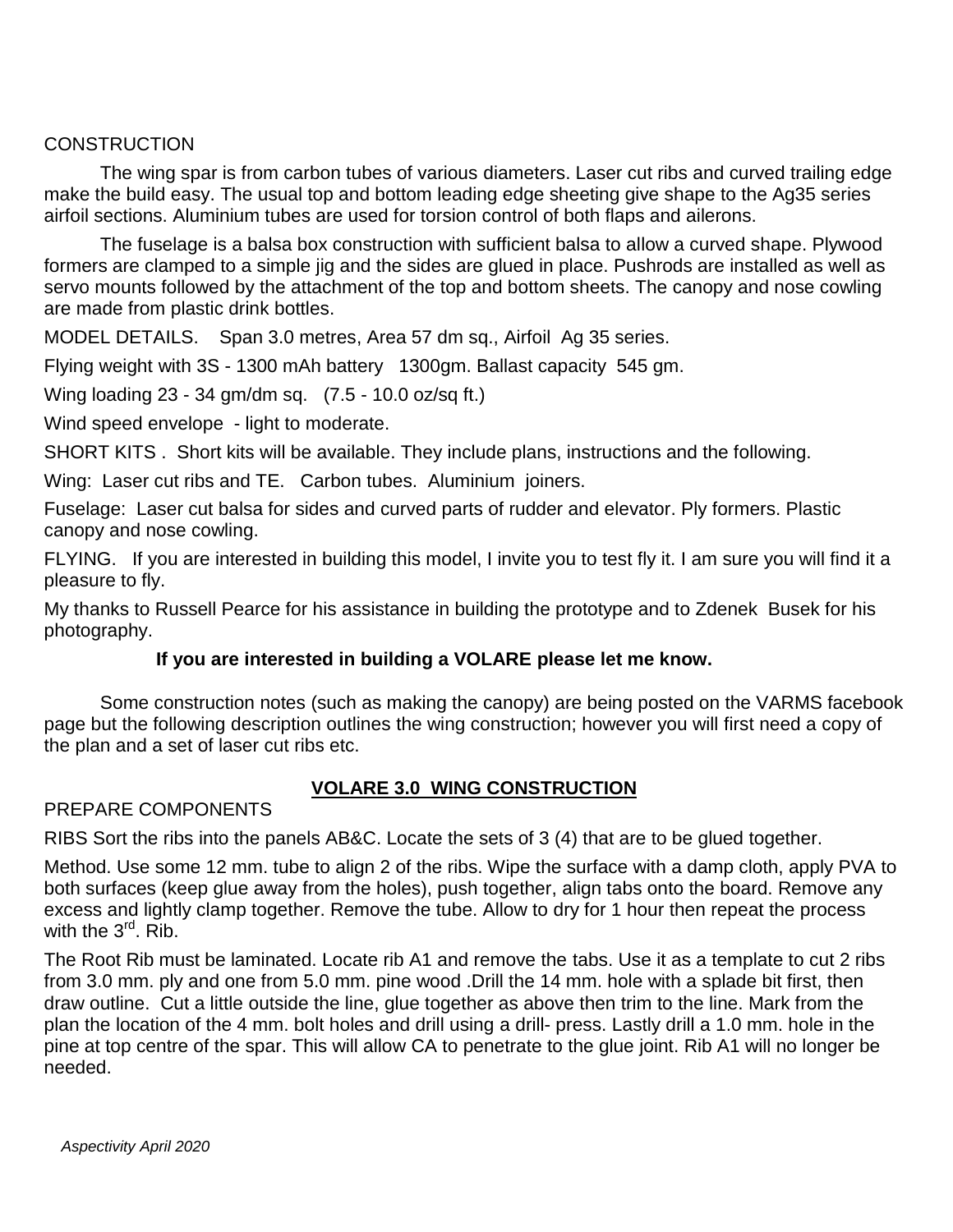TRAILING EDGE (0.6 mm. ply) 2.5 mm. thick balsa (soft) needs to be glued (PVA) to the top surface of the trailing edge strips without distorting the curve. Check against the plan. Bevel the balsa to the airfoil shape with the TE finished to a little under 1.0 mm. After the ribs are assembled onto the spar and the tabs removed, match up the TE under the ribs. The ribs end 8.0 mm. from the true TE at all places. A 3.0 mm. notch is needed at the TE rib junction. Use a sharp knife for this.

CARBON TUBE SPAR. To prepare the cut the tubes to the following sizes. Note that the 14 and 12 mm. tubes are roll- wrap type. All others are pultruded.

Cutting method. Use a new 32 teeth hacksaw blade and a mitre box. At the location, put a small piece of masking tape and mark with a pen. When cutting, use light strokes, cut just through the surface then rotate the tube. Be mindful not to breathe any carbon dust. (wear a mask)

| Diameter | Quantity | Length mm | Overlap | <b>Note</b>                                                                                      |
|----------|----------|-----------|---------|--------------------------------------------------------------------------------------------------|
| 14       |          | 500       | 0       | Cut the centre of the tube to an angle so that the ends<br>meet when assembled on the joiner bar |
| 12       |          | 160       | 60      | Bevel the inside inboard end for easy ballast removal                                            |
| 12       | ⌒        | 15        |         | To prevent splitting of the 14mm tube                                                            |
| 10       | 2        | 355       | 15      |                                                                                                  |
| 10       | っ        | 45        |         | Glue to inboard end of 8mm. joiner bar.                                                          |
| 8        | ⌒        | 245       | 40      |                                                                                                  |
| 6        | 2        | 185       | 30      |                                                                                                  |
|          | ⌒        | 125       | 20      |                                                                                                  |

**Joining method.** Using the overlaps above and the plan, assemble the tubes in the following way. Not all the tubes will automatically sleeve. You will need to sand the inner and outer surfaces. Use 180 and 240 grit. To sand the inside of a tube, wrap paper around a tube 2 sizes smaller. Use a sideways rolling action. Clear off dust .Check the fit. IMPORTANT: DO NOT FORCE- FIT THE TUBES, THEY SPLIT EASILY! To glue together, mark the overlap with plastic tape, apply slow thick CA (Tarzan's grip shock proof super glue) generously to the inner tube, slide in while twisting, remove half way then re-seat. Allow to set.

The surface of the carbon tube should be prepared at each rib junction. Locate the tube over the plan and mark at each rib position with a spot of "white out" from Officeworks". When dry, sand the surface in that area using 400 grit.

**ALUMINIUM TORQUE TUBES.** These are K&S imperial sized tubes available at hobby shops. These are treated in a similar way to the carbon tubes.

Cutting is best done with a Dremel disc. Surfaces to be glued can be lightly roughened with 240 grit.

Prepare tubes from the table below and the plan.

| QTY. | Length | Inboard overlap |
|------|--------|-----------------|
|      | 550    |                 |
| 2.   | 455    |                 |
| 2    | 225    | 20              |
| 2    | 165    | 15              |
|      | 60     | 10              |
|      |        |                 |

**WING ASSEMBLY** Firstly join the 14 mm. tubes with the 12 mm. aluminium bar. Check the fit of the bar to each tube. The inside of the tube can be sanded quite a lot near its opening. The aluminium rod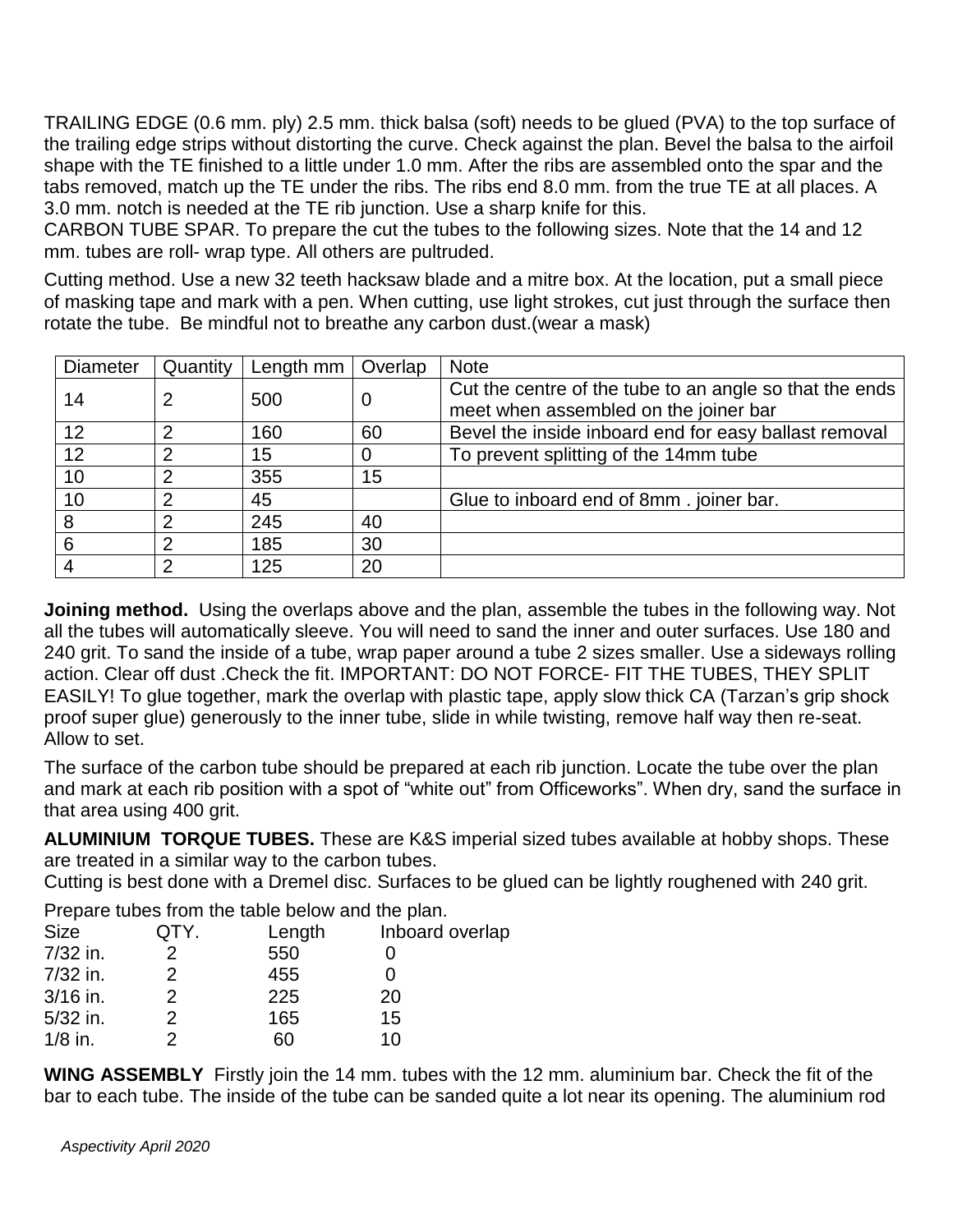may also need to be reduced to fit. The tube ends should meet fairly closely together from the angled cut. Lightly sand the inside of the tube with 240 grit. Also roughen the bar surface. Clean all surfaces with Steptone wax and grease remover (or similar). Glue together with slow thick CA as per carbon tubes. When set, lightly round the convex edge of the carbon so it fits more easily into the root rib. Check this fit. Also prepare the outer carbon surface with 400 grit paper.

**BUILDING BOARD** The centre section must be assembled on a building board hinged and supported to 14 degrees on one side. The pre-bent joiner bar takes care of the angle. A low cost building board is a 16 mm. melamine shelf 295 x1800.Cut off a 610 mm. piece and hinge to the larger piece. Using the plan as a guide, mark the out board edge of each rib using a builder's square .Mark a span-wise line in the region of the spar.

**BUILDING ON THE BOARD** The

centre spar needs to be held in the correct place while the root rib is attached. To do this, ribs # 2 and #12 are located temporarily in place. Mark the centre of the spar hole on these ribs down to the bottom of build tab. This mark will sit at the line you marked on the board. Glue (thick CA) a block to the matching line of ribs 2 and 12.The ribs can be clamped to these blocks .Assemble the root rib and ribs 2 and 12 onto the spar. Check the support block under the build board allows all 4 ribs to sit on the boards.( See photo). Now the root rib must be chocked at the



back end to be parallel to the build board as well as being exactly in the middle of the gap between the boards, at right angles to the spar. Finally it must be angled sideways at 7 deg. to the board flat on the bench. Use the 7 deg. template shown on the plan. When done, run thin CA into the top 1.0 mm. hole and a little from the sides also. When set, the spar and attached root rib can be removed from the board and thin CA can be applied from each side to flood the joint. When dry add thick CA to any gaps in the joint.



Assemble all ribs onto the spar. Have ribs #2 clamped to their blocks. The end ribs (3 laminated) must be now attached to the spar at exactly 90 deg. and flush with the end. When in place glue the build tab to the board then the rib to the spar. Now locate each rib progressively making sure tabs sit on the board and the rib is at 90 deg. Use the rib gluing jig shown on the plan. Tack in place with thin CA

Slide in the aluminium tubes and tack in place with thin CA.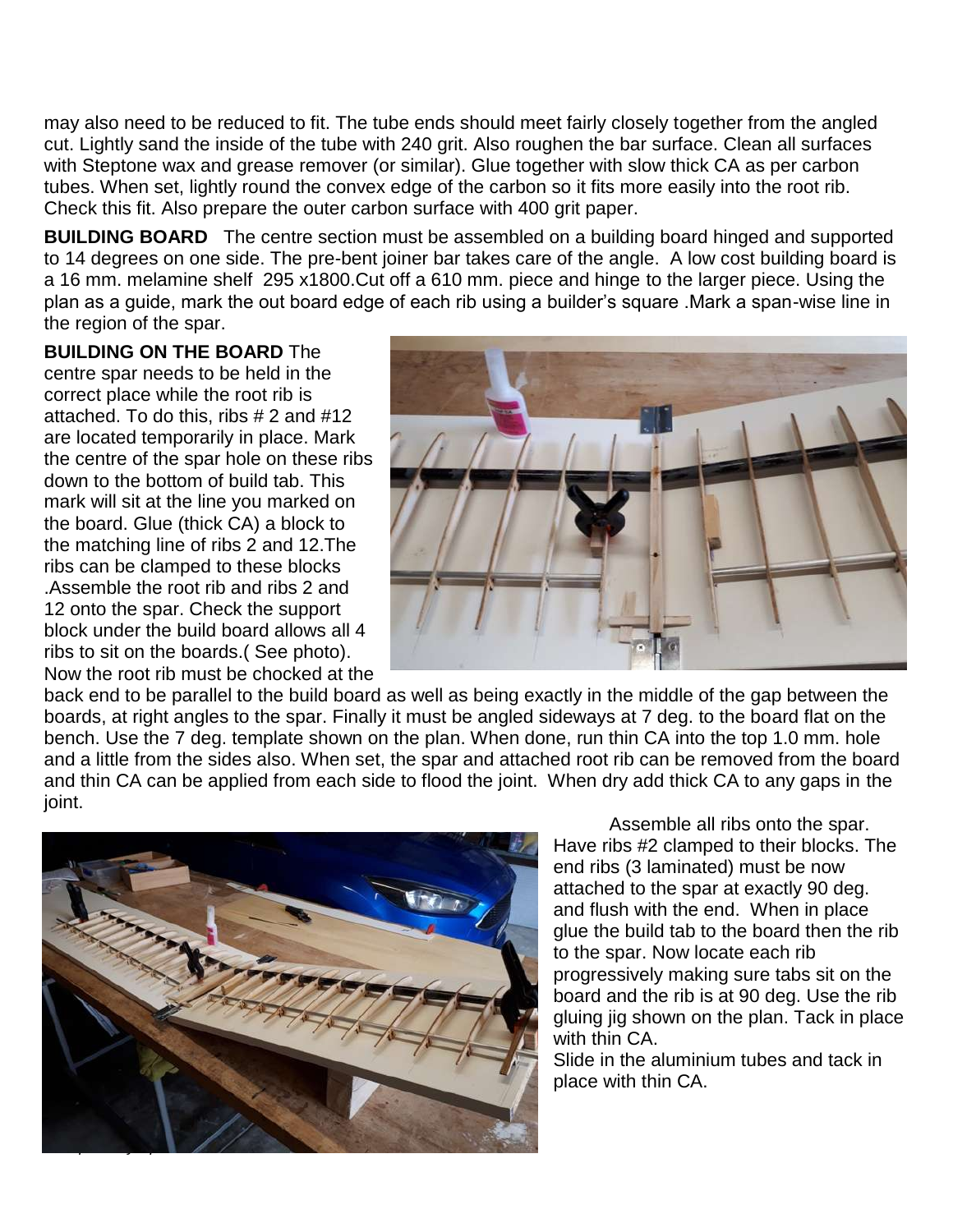Cut 2.5 mm. strips a little oversized to fit to the front edge of the ribs. Lightly sand the front edges of the ribs to improve the joint. Notice that the LE is slightly curved. Attach the strip with a spot of thin CA.

Remove the assembly from the board. Go over all joints with thin CA. If there are gaps, place a dob of thick CA. Remove all the tabs. A safety blade works well. Sand smooth if necessary.

Carefully shape the top and bottom of the LE strip to match the airfoil. If you remove the brown colouration of the rib edge you are changing the airfoil shape. Be careful.

Protect the board with freezer bag taped to the surface. Check fit the TE and locate with a small amount of thin CA, with ribs sitting on the board.

**TIP PANELS.** These are assembled in the same manner to the centre section.

LEADING EDGE SHEETING. Prepare the sheets a little over sized. You may have to add a little to the inboard front edge of the upper sheet to achieve the coverage. Attach the lower sheet first. Locate the back edge onto the rib. Hold in place with masking tape. Work progressively along the panel by running a small amount of thin CA to each rib and leading edge strip. Trim back the excess at the leading edge to about 1.0 mm.

The top sheet is attached with a method you may not have used before. Practice the method on scrap balsa so you become confident with it.

THERMO-BONDING WITH STEAM. The heat activates the glue bond and the steam curves the balsa. Here are the steps.

Prepare the sheets a little over sized.

Locate the back edge at the step in the rib and tape in place at several spots.





Fold the sheet back. Apply PVA glue to the edge of the ribs. Fold down the sheeting and gently rub on top of each rib.

Now fold it back again. Use a small paint brush to give a thin even coating of glue to both the rib and the sheeting. If there are dry spots, add more. ALLOW TO DRY!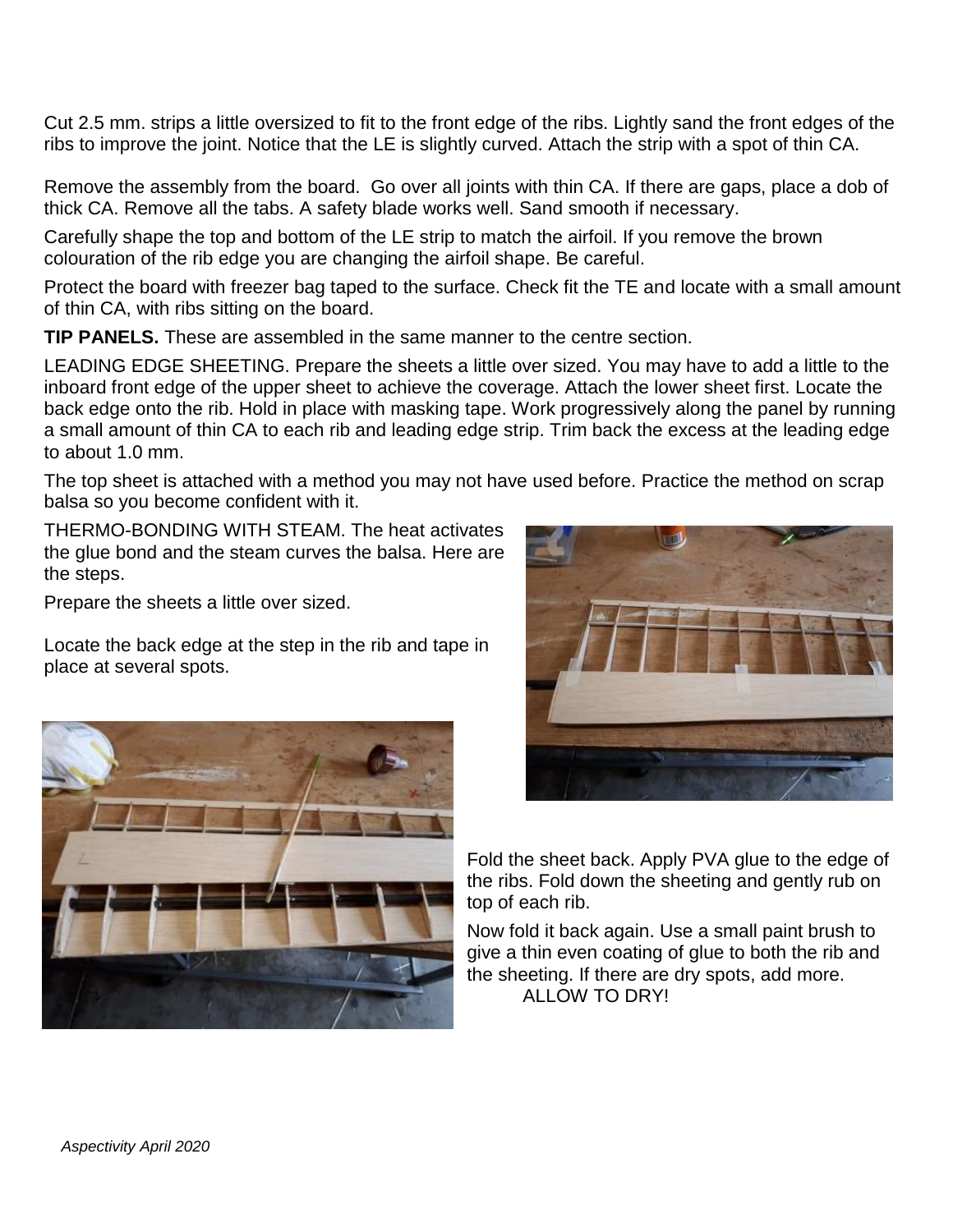

Set a clothes iron on wool with steam open.

Fold the sheet down once more. Use the steam iron to wipe across each rib from back towards the LE. Move along to the next set of ribs. When cool, the job is done!

Trim the edges of the sheeting at the LE.

The outer LE 2.5 mm. strip can now be attached. The method here is to use a paint brush to apply a small amount of PVA to the wing side of the joint. Hold the strip in place with masking tape. When dry shape to airfoil.

**FLAPS AND AILERONS**. These are now cut from the wing and faced with balsa. Cross section diagrams are on the plan .Measure and mark where the forward cut must go .Draw a fine line along the top of the ribs. Make the templates shown on the plan. Carefully hold the template at the mark and sitting on the board. Use the blade of an Eclipse hobby saw to make the cut against the jig. Note the forward angle of the aileron cut. See photo. Carefully sand the cut edges to a straight line. Add a strip of 2.5 balsa to these cut edges then trim back to rib shape.

The remains of the ribs still attached to the tubes are cut at 90 deg. to the bottom surface, close to the tube. Then add 1.5 mm. balsa and trim.

Hinges are on the lower surface and made from covering film.

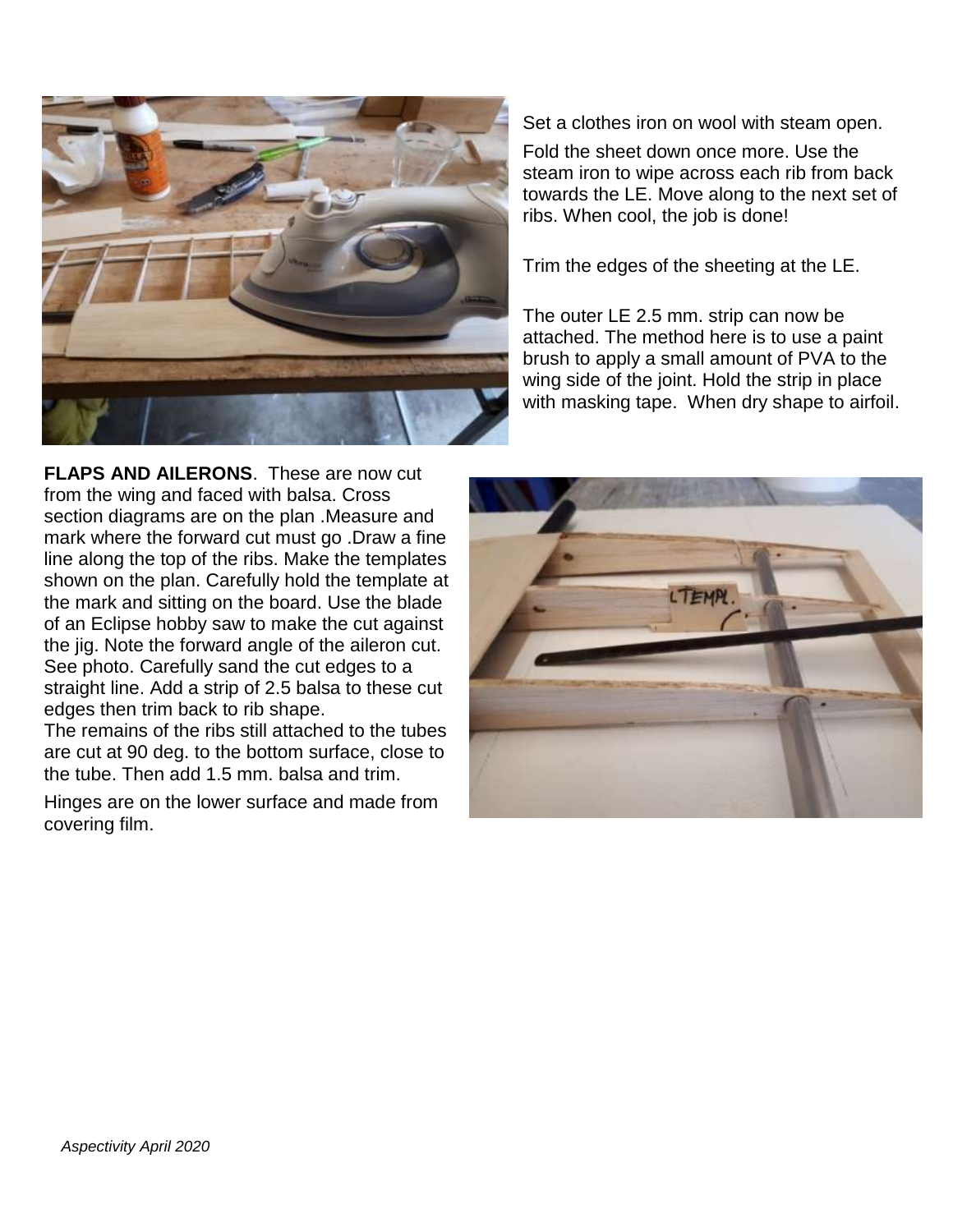## **For Sale**

|                                                                                                                              | Colour                                                                 | XS            | $\overline{S}$ | M       | L          | $\overline{X}$  | 2XL                                      | 3XL       |             | Total |       |
|------------------------------------------------------------------------------------------------------------------------------|------------------------------------------------------------------------|---------------|----------------|---------|------------|-----------------|------------------------------------------|-----------|-------------|-------|-------|
|                                                                                                                              |                                                                        | 48            | 62             | 65      | 68         | $\overline{71}$ | 74                                       | 77        |             |       |       |
|                                                                                                                              |                                                                        |               |                |         |            |                 |                                          |           |             |       |       |
|                                                                                                                              | <b>Royal</b>                                                           |               |                |         |            |                 |                                          |           |             |       |       |
|                                                                                                                              | \$72.50                                                                |               |                |         |            |                 |                                          |           |             |       |       |
|                                                                                                                              | <b>JK01 Stadium Jacket</b><br><b>Embroidered VARMS logo left chest</b> |               |                |         |            |                 |                                          |           |             |       |       |
|                                                                                                                              | Colour                                                                 | S             | M              |         | XL         | 2XL             | 3XL                                      | 4XL       | 5XL         | 7XL   | Total |
|                                                                                                                              | <b>Navy</b>                                                            | 62.5          | 65             | 67.5    | 70         | 72.5            | 75                                       | 77.5      | 80          | 85    |       |
|                                                                                                                              | \$72.50                                                                |               |                |         |            |                 |                                          |           |             |       |       |
|                                                                                                                              | <b>JB Flying Jacket</b>                                                |               |                |         |            |                 | <b>Embroidered VARMS logo left chest</b> |           |             |       |       |
|                                                                                                                              |                                                                        |               |                |         |            |                 |                                          |           |             |       |       |
|                                                                                                                              | Colour                                                                 | $\mathsf S$   | M              |         | XL         | 2XL             | 3XL                                      | 4XL       | 5XL         | Total |       |
|                                                                                                                              |                                                                        | 57.5          | 60             | 62.5    | 65         | 67.5            | 70                                       | 72.5      | 75          |       |       |
|                                                                                                                              | <b>Royal</b><br>\$39.05                                                |               |                |         |            |                 |                                          |           |             |       |       |
|                                                                                                                              | JB 1/2 zip Polar Fleece                                                |               |                |         |            |                 | <b>Embroidered VARMS logo left chest</b> |           |             |       |       |
|                                                                                                                              |                                                                        | S             |                |         |            |                 | 3XL                                      |           |             | Total |       |
|                                                                                                                              | Colour                                                                 | 55            | M<br>57.5      | L<br>60 | XL<br>62.5 | 2XL<br>65       | 67.5                                     | 4XL<br>70 | 5XL<br>72.5 |       |       |
|                                                                                                                              | <b>Navy</b>                                                            |               |                |         |            |                 |                                          |           |             |       |       |
|                                                                                                                              | \$40.15                                                                |               |                |         |            |                 |                                          |           |             |       |       |
|                                                                                                                              | <b>JB Crew Fleecy</b><br>Embroidered VARMS logo left chest             |               |                |         |            |                 |                                          |           |             |       |       |
|                                                                                                                              | Colour                                                                 | ${\mathsf S}$ | M              | L       | XL         | 2XL             | 3XL                                      | 4XL       | 5XL         | 7XL   | Total |
|                                                                                                                              |                                                                        | 53.5          | 56             | 58.5    | 61         | 63.5            | 66.5                                     | 70        | 73.5        | 80.5  |       |
|                                                                                                                              | <b>Royal</b>                                                           |               |                |         |            |                 |                                          |           |             |       |       |
|                                                                                                                              | \$24.20                                                                |               |                |         |            |                 |                                          |           |             |       |       |
|                                                                                                                              | <b>JB Polo</b>                                                         |               |                |         |            |                 | Embroidered VARMS logo left chest        |           |             |       |       |
|                                                                                                                              | Colour                                                                 | $\mathsf S$   | M              |         | XL         | 2XL             | 3XL                                      | 4XL       | 5XL         | 7XL   | Total |
|                                                                                                                              |                                                                        | 53.5          | 56             | 58.5    | 61         | 63.5            | 66.5                                     | 70        | 73.5        | 80.5  |       |
|                                                                                                                              | <b>Navy</b>                                                            |               |                |         |            |                 |                                          |           |             |       |       |
|                                                                                                                              | \$26.40                                                                |               |                |         |            |                 |                                          |           |             |       |       |
| <b>JB Polo with Pocket</b><br>Embroidered VARMS logo left chest above pocket<br>Note: All measurements are cm for Half Chest |                                                                        |               |                |         |            |                 |                                          |           |             |       |       |
| Name:                                                                                                                        |                                                                        |               |                |         |            |                 |                                          |           |             |       |       |
|                                                                                                                              |                                                                        |               |                |         |            |                 |                                          |           |             |       |       |

*Contact details:*

## *VARMS caps & beanies are also available at \$15 each*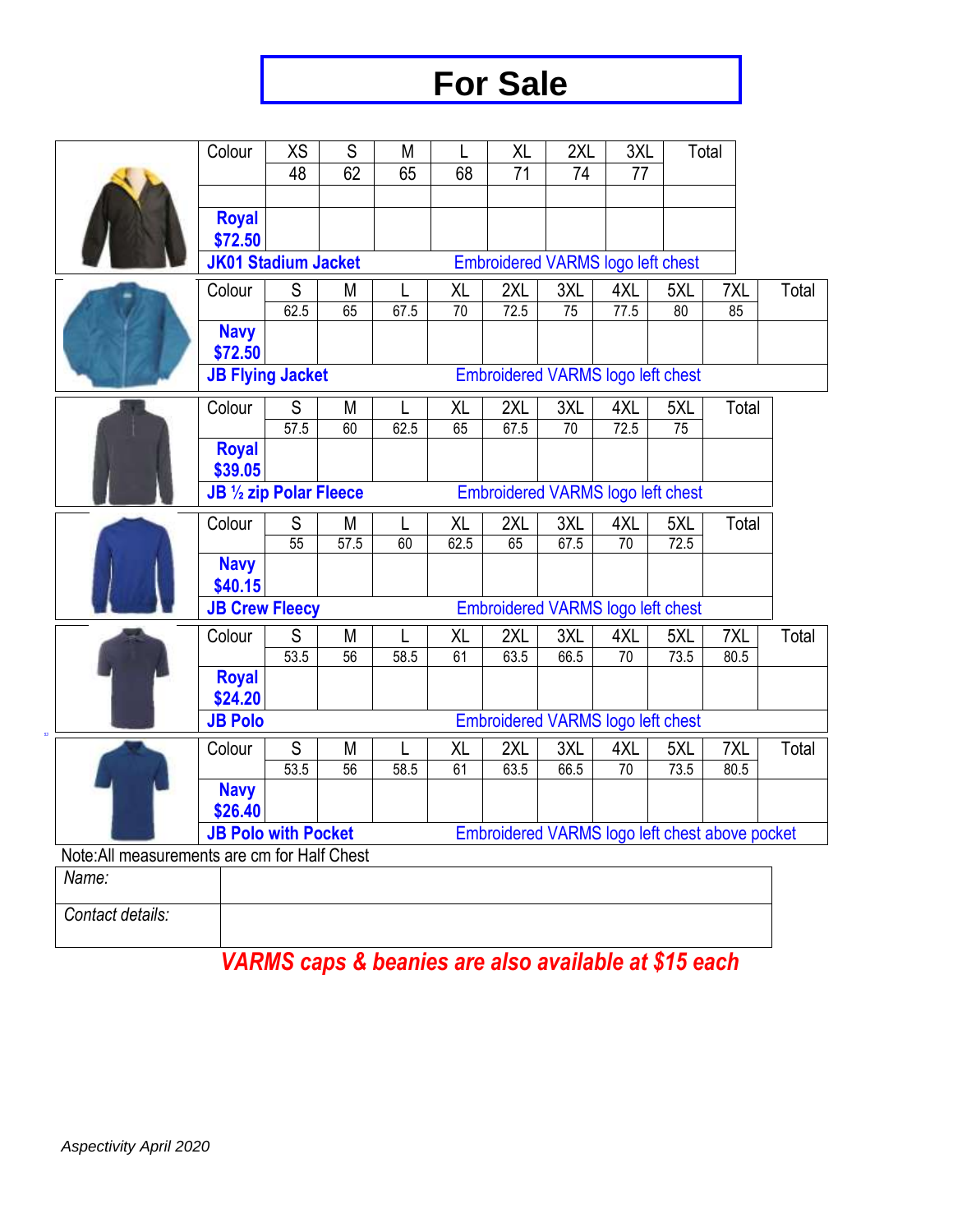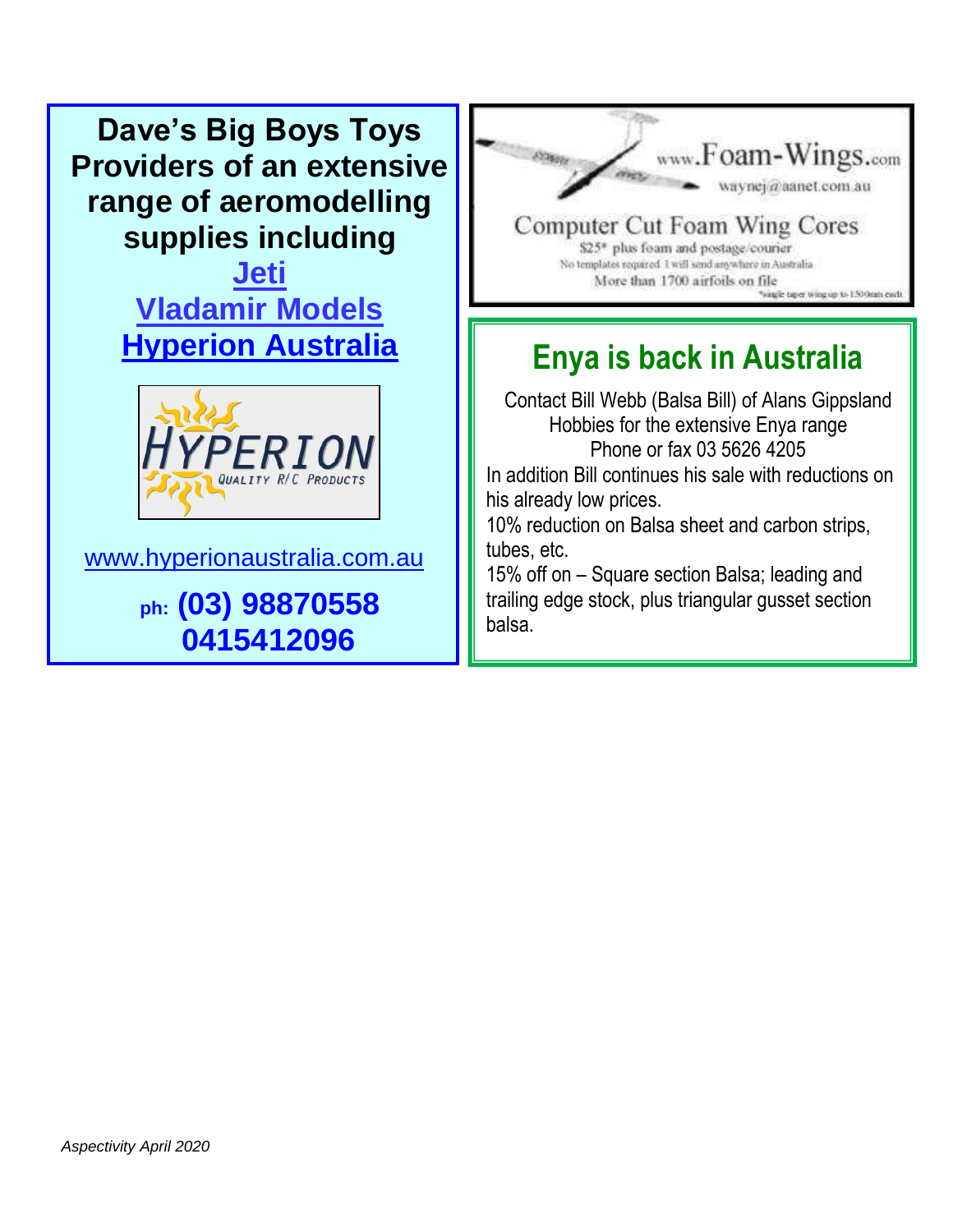## **Administration**

| <b>Standard Operating Times for VARMS Glider Field:</b>                                           |            |     |                      |          |            |            |  |
|---------------------------------------------------------------------------------------------------|------------|-----|----------------------|----------|------------|------------|--|
| Mon                                                                                               | <b>Tue</b> | Wed |                      | Thur Fri | <b>Sat</b> | Sun        |  |
| Power Glider Power Glider Power Power Glider<br>8am-1pm (power)<br>Dawn-1pm (glider)              |            |     |                      |          |            |            |  |
|                                                                                                   |            |     | Mon Tue Wed Thur Fri |          | <b>Sat</b> | <b>Sun</b> |  |
| Glider Power Glider Power Glider Glider<br>Glider<br>1pm-5pm (AEDST) (power)<br>1pm-Dusk (glider) |            |     |                      |          |            |            |  |
| <b>Times except for Aerotow Saturdays</b>                                                         |            |     |                      |          |            |            |  |
| *Aerotow: Second Saturday each month, 12.00<br>Noon till 5.00 pm                                  |            |     |                      |          |            |            |  |
| Clubrooms: All days 7.00 am till 11.00 pm                                                         |            |     |                      |          |            |            |  |
| "Glider" is any Glider, or electric glider, flown<br>as a glider, i.e. climb and glide            |            |     |                      |          |            |            |  |

For queries or problems regarding this timetable, please contact the club's president or secretary

## *Mowing Roster*



Field **Ian Slack** 

| Runway & Pits: | Zdenek Busek<br>Ken Madill<br>Paul Van Tongeren<br>Alan Taylor | 1st week<br>2nd week<br>3rd week<br>4th week |
|----------------|----------------------------------------------------------------|----------------------------------------------|
| Heliport:      | Geoff Moore                                                    |                                              |

Any Problems with the mowing roster, ring **Henry Wohlmuth 9764 1921**

 Mike Barlow Bruce Perry Robert Kassell Tim Stewart Geoff Moore

#### **The Keyboard**

Members and visitors with Transmitters using frequencies other than 2.4GHZ, must insert a standard 50mm key, clearly named, into the appropriate section of the Keyboard located on field fence close to southern end of Clubroom veranda.

#### **All material published in Aspectivity is the copyright of the author of the article. Opinions expressed in Aspectivity may not represent the view of VARMS Inc. Editor or Printer. VARMS Inc., the Editor and the Printer accept no responsibility for the accuracy of the content.**

| <b>President</b>                                                                 | <b>Ron Hickman</b>   | 0427 830 949 | president@varms.org.au  |  |  |  |
|----------------------------------------------------------------------------------|----------------------|--------------|-------------------------|--|--|--|
| <b>Vice President</b>                                                            | <b>Anthony Peate</b> | 0419 332 644 | vp@varms.org.au         |  |  |  |
| <b>Site Liaison</b>                                                              | Max Haysom           | 9801 3899    |                         |  |  |  |
| Secretary                                                                        | Laci Nagy            |              | secretary@varms.org.au  |  |  |  |
| <b>Treasurer</b>                                                                 | David Milne          | 0417 835 766 | treasurer@varms.org.au  |  |  |  |
| <b>Contest Director</b>                                                          | <b>Alan Mayhew</b>   | 0412 994 213 | cd@varms.org.au         |  |  |  |
| Editor                                                                           | <b>Russ Pearce</b>   | 0432 663 429 | editor@varms.org.au     |  |  |  |
| <b>Ordinary Member</b>                                                           | <b>Mike Barlow</b>   |              | ordinary@varms.org.au   |  |  |  |
| <b>Membership Secretary</b>                                                      | <b>Rodney Savage</b> |              | membership@varms.org.au |  |  |  |
| <b>Heli Group Rep</b>                                                            | <b>Geoff Moore</b>   | 9802 2044    | heli@varms.org.au       |  |  |  |
| <b>Sports Power Rep</b>                                                          | Paul Van Tongeren    |              | power@varms.org.au      |  |  |  |
| <b>Asset Manager</b>                                                             | <b>Bruce Perry</b>   |              | asset@varms.org.au      |  |  |  |
| Webmaster                                                                        | <b>Michael Best</b>  |              | web_master@varms.org.au |  |  |  |
| Registrar                                                                        | <b>Peter Zambory</b> | 98074875     | registrar@varms.org.au  |  |  |  |
| <b>VARMS Web Site:</b><br>http://www.varms.org.au - for up to date info on VARMS |                      |              |                         |  |  |  |

Current Members: If you change your address, please notify the Registrar and VMAA, so that we can maintain the correct

addressing of this Newsletter. Potential Members: If you are interested in joining VARMS, or learning more about our activities, please contact the Secretary, or other Committee member.